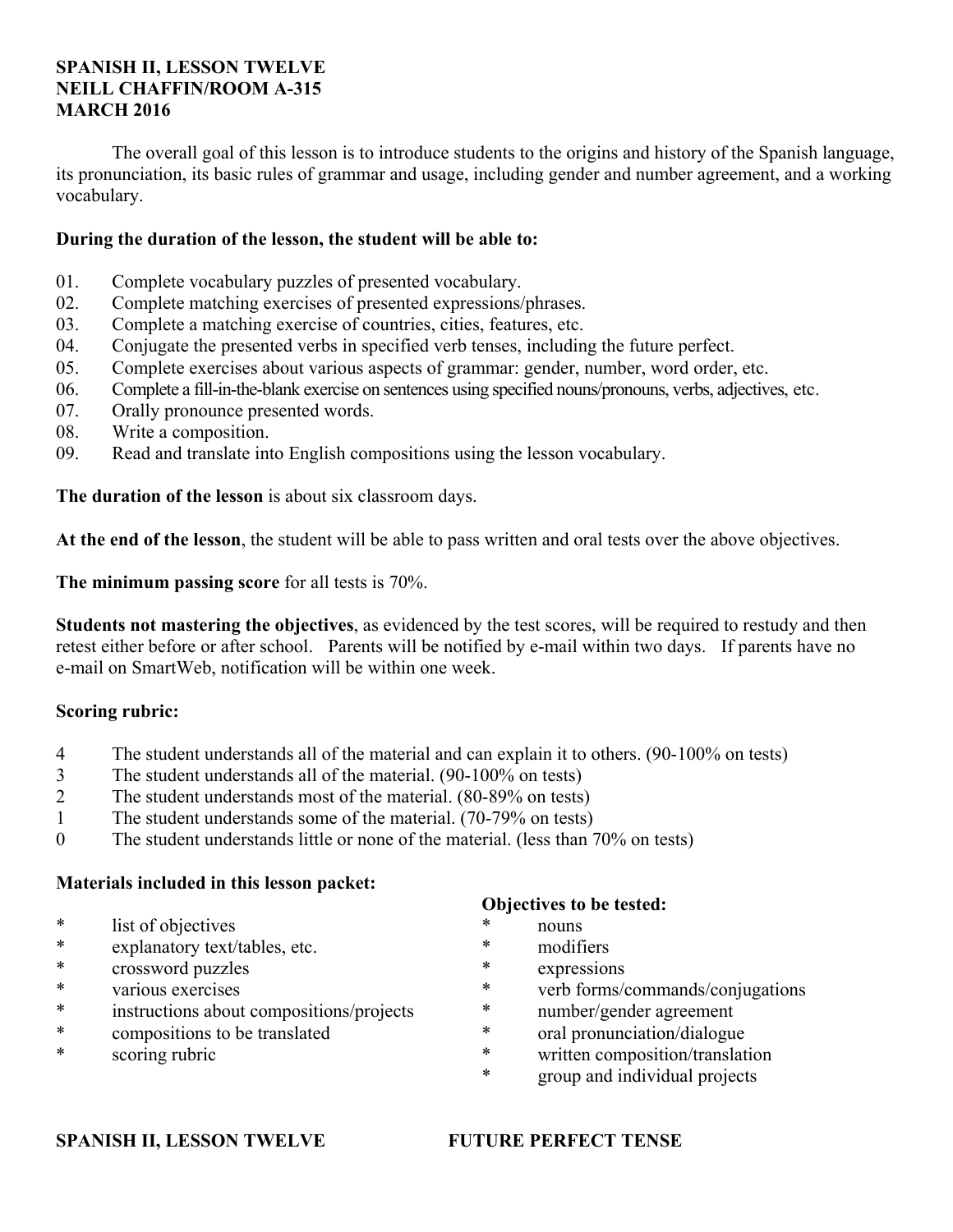The **future perfect tense** expresses an **action in the future that will be completed before another future action**. It is also used to **express probability or conjecture regarding a recent past event**. *The future perfect tense is used just like in English. It is not used very much.*

# **Examples:**

# **Mis amigos habràn tomado la prueba antes de las dos de la tarde.**

*My friends will have taken the test before two in the afternoon.* As you can see, the future perfect verb (*habràn tomado*) expresses a future action (taking the test) that occurs and is finished by the future time indicated in the rest of the sentence (2:00 P.M.)

# **El correo habrà llegado.**

*The mail has probably arrived. (will have arrived)* As you can see, this expresses conjecture or probability about a *recent past* action.

The future perfect tense is easy to conjugate. It uses the **future form of haber** along with the **past participle of the verb.** The endings of *haber* are those of the simple future tense. They are the same for AR/ER/IR verbs. Note that the "e" in *haber* is dropped: *haber* becomes *habr*--.

## **Examples:**

| <b>SUBJECT</b> | <b>COMER</b>    | <b>SUBIR</b>    | <b>TENIDO</b>     | <b>PONER</b>     |
|----------------|-----------------|-----------------|-------------------|------------------|
| yo             | habrè comido    | habrè subido    | habrè tenido      | habrè puesto     |
| tù             | habràs comido   | habràs subido   | habràs tenido     | habràs puesto    |
| Ud/èl/ella     | habrà comido    | habrà subido    | habrà tenido      | habrà puesto     |
| nosotros-as    | habremos comido | habremos subido | habremos tenido   | habremos puesto  |
| vosotros-as    | habrèis comido  | habrèis subido  | habrèis tenido    | habrèis puesto   |
| Uds/ellos-as   | habràn comido   | habràn subido   | habràn tenido     | habràn puesto    |
| <b>SUBJECT</b> | <b>DECIR</b>    | DAR             | <b>RESULTAR</b>   | <b>HABLADO</b>   |
| yo             | habrè dicho     | habrè dado      | habrè resuelto    | habrè hablado    |
| tù             | habràs dicho    | habràs dado     | habràs resuelto   | habràs hablado   |
| Ud/èl/ella     | habrà dicho     | habrà dado      | habrà resuelto    | habrà hablado    |
| nosotros-as    | habremos dicho  | habremos dado   | habremos resuelto | habremos hablado |
| vosotros-as    | habrèis dicho   | habrèis dado    | habrèis resuelto  | habrèis hablado  |
| Uds/ellos-as   | habràn dicho    | habràn dado     | habràn resuelto   | habràn hablado   |

As you can see from the above examples, the endings of *haber* are regular future tense endings. The "e" in *haber* is dropped. Note the usual future tense accent marks. The irregular past participles are always irregular, not just in the future perfect tense.

#### **SPANISH II, LESSON TWELVE NOUNS**

**el/la joven la mochila**  **e//la excursionista el/la mochilero-a** 

**la pareja el/la escandinavo-a** 

**el/la norteamericano-a el/la otro-a**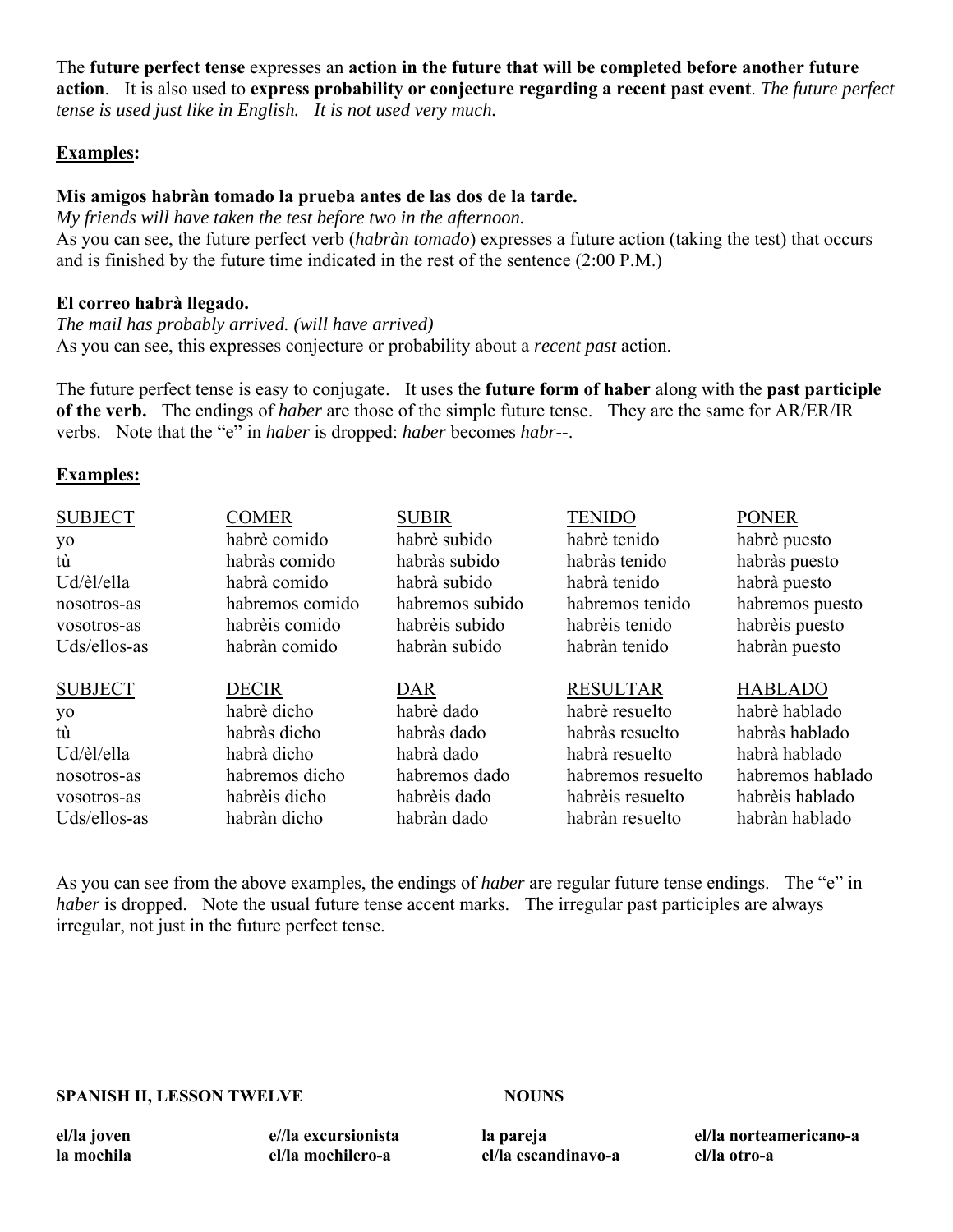**una caminata el cartel el/la muchacho-a el albergue juvenal el barrio el camping el paisaje la bolsa/el saco de dormir la carpa/tienda de camping el acesorio la cosa la rutina diaria el diente la crema dental la regiòn el pelo/cabello el codo la cabeza la espalda el brazo la pierna la rodilla el pie la mano el pecho el trasero/culo la barriga/panza/el vientre el cuello la cachete/mejilla/el pomelo**  leg **los genitales la muñeca el dedo de pie/mano el pulgar el diente la nariz el frente la ceja el hombro el tobillo la garganta la lengua el paìs la reserva natural el suèter la ducha la cocina**

youth/young person backpack traveler/sightseer/hiker backpacker pair Scandinavian North American other hike/walk/trek card/poster/bill boy/girl youth hostel neighborhood campsite scenery sleeping bag camp tent accessory thing daily routine tooth toothpaste region/area hair elbow head back arm knee foot hand breast/chest rear/behind belly neck cheek genitals wrist finger/toe thumb tooth nose forehead eyebrow shoulder ankle throat tongue country/nation nature reserve sweater shower kitchen **el madrugador la cara** 

**la casa el baño la cama la escuela la familia el desayuno la mùsica la noche la tarde el dìa la mañana la clase el internet el maquillaje la navaja la ropa la computadora la mesa el pantalòn/los pantalones la boca el labio la barbilla la barba el comedor el champù/shampù el agua el peine el cepillo el papel higiènico la barra de jabòn la caminata el mesero el perro el carro el espejo el aficionado la clase el alumno el profesor anoche la salud la semana el fin de semana el/la ciclista la playa la cueva la calle el hijo/la hija el helado la botella el menù la comida**

early riser face house bath/bathroom bed school family breakfast music night afternoon day morning/tomorrow class internet make-up/cosmetics razor/shaver clothing computer table pants/trousers mouth lip chin beard dining room shampoo water comb brush toilet paper bar of soap hike/walk waiter dog car mirror fan/advocate class student teacher last night health week weekend bicyclist beach cave street son/daughter ice cream bottle menu meal/dinner/lunch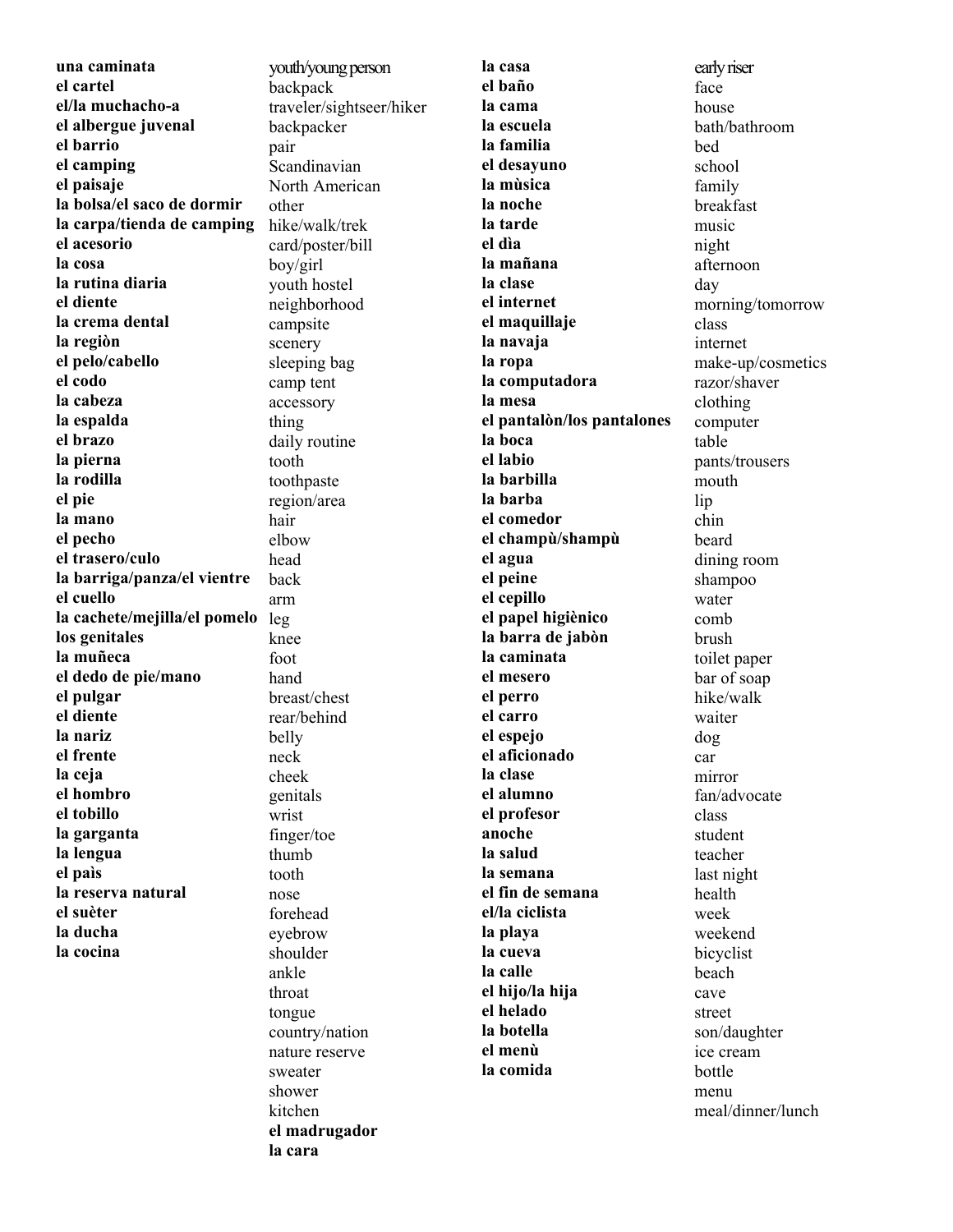#### **SPANISH II, LESSON TWELVE MODIFIERS/EXPRESSIONS**

**espectacular importante andino mucho bonito largo aùn delante de diferente en seguida frìo calor temprano tarde bien nada con por la tarde por la mañana por la noche siguiente durante o antes de despuès de cuando con frecuencia a veces bueno pronto allì ahora hoy bella mal honesta lleno siempre nunca al aire libre hay porque tambièn entero cerca de caliente sin con tìpico econòmico nuevo todo grande** 

**limitado** spectacular important Andean much, a lot pretty long even, up to ahead, in front of different immediately cold hot early late well nothing with in the afternoon in the morning at night following during or before after when frequently at times good quickly there now today pretty bad honest filled, full always never in the open/open air there is/are because also entire, complete near/close to hot without with typical cheap/economical new all

large limited **muy posible estupendo fìsica cultural rural increìble agradable joven mas local diaria aquì/acà nada enfermo fabuloso fantàstico pasado nervioso poco cansado aburrido nadie a pie en bicicleta para hacer cola/fila anoche/noche pasada derecho izquierdo ya pasarlo bien ir de camping dar una caminata cada uno hacer camping solamente rodeado de alrededor de de noche de dìa por sobre todo hacer frìo/calor al mismo tiempo tampoco pues lo importante privado hacer turismo divertido** 

**pero asì**

**si**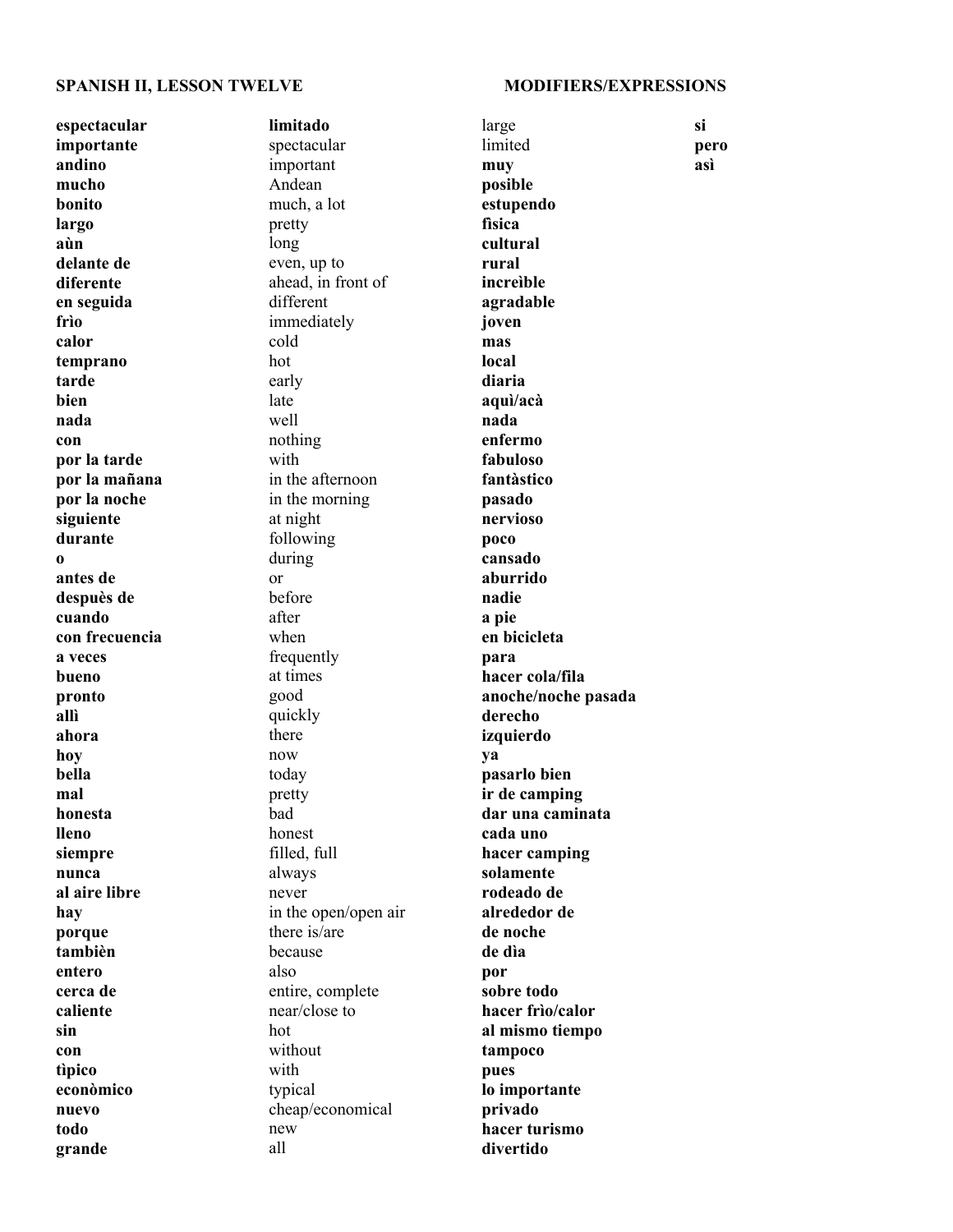very possible stupendous physical cultural rural incredible agreeable/pleasant young more local daily here nothing

sick fabulous fantastic past nervous little (quantity/duration) tired bored nobody on foot on a bicycle for/towards stand/form a line last night

right (direction) left (direction) now do well/have a good time go camping take a walk/hike each one go camping/make a camp only surrounded by/amid around at night by day for/toward

### above all be cold/hot at the same time not either/neither well/then/thus the important thing is private be a turist amusing/entertaining if but thus/so

#### **SPANISH II, LESSON TWELVE INFINITIVES**

PRACTICAR (practice) TENER\* (have) VIAJAR (travel) CEPILLARSE (brush oneself) VER (see) LLEVAR (carry/wear) PODER\* (be able/can) PEINARSE (comb oneself) SENTARSE\* (sit down) ESTIRARSE (stretch oneself) LAVARSE (wash oneself) DESPERTARSE\* (get up/wake) TOMAR (take) MIRAR (watch/look at) VOLVER\* (return) VOLVERSE\* (return) ACOSTARSE\* (go to bed) LEVANTARSE (get up/arise) QUEDARSE (remain/stay/fit/suit) SALIR (leave) DORMIR\* (sleep) LLAMARSE (call oneself) BAJAR (go down) PONERSE (put on) HACER (do/make) DUCHARSE (take a shower) AFEITARSE (shave oneself) BAÑARSE (bathe oneself) TERMINAR (finish/end) TOCAR (touch/play/ring) QUITARSE (remove/take off)  $IR$  (go) IRSE (leave/go out) COMER (eat) ACABAR (end/finish) IMAGINAR (imagine) COMPRAR (buy) DAR (give) DIVERTIRSE\* (enjoy/amuse oneself) DESENROLLAR (unroll) AYUDAR (help) VENIR\* (come) MONTAR (put up/erect) ARMAR (put up/erect) PONER (put/place) QUERER\* (want/wish) GUSTARSE (like/be pleased by) CONVERSAR (converse/talk with) DEBER (ought/owe/should) MANTENERSE\* (maintain/keep onself) LLAMAR (call) PREFERIR\* (prefer) TRAER (bring) EMPEZAR\* (begin) ESPERAR (wait/wait for/hope) LLEGAR (arrive) LLENAR (fill) INTERESAR (interest) MOLESTAR (bother/annoy) NADAR (swim) ABURRIR (bore) ENCANTAR (enchant/fascinate) APRECIAR (appreciate) VIVIR (live) PARECER (appear/seem) COMPRENDER (understand) ENCONTRAR\* (encounter/meet) DISFRUTAR (enjoy) PENSAR\* (think) CONOCER (know/be acquainted with) PASAR (pass/spend) ESCRIBIR (write) CONTESTAR (answer) COMPLETAR (complete) FORMAR (form) ESCOGER (choose) REPASAR (review) ESCUCHAR (listen to)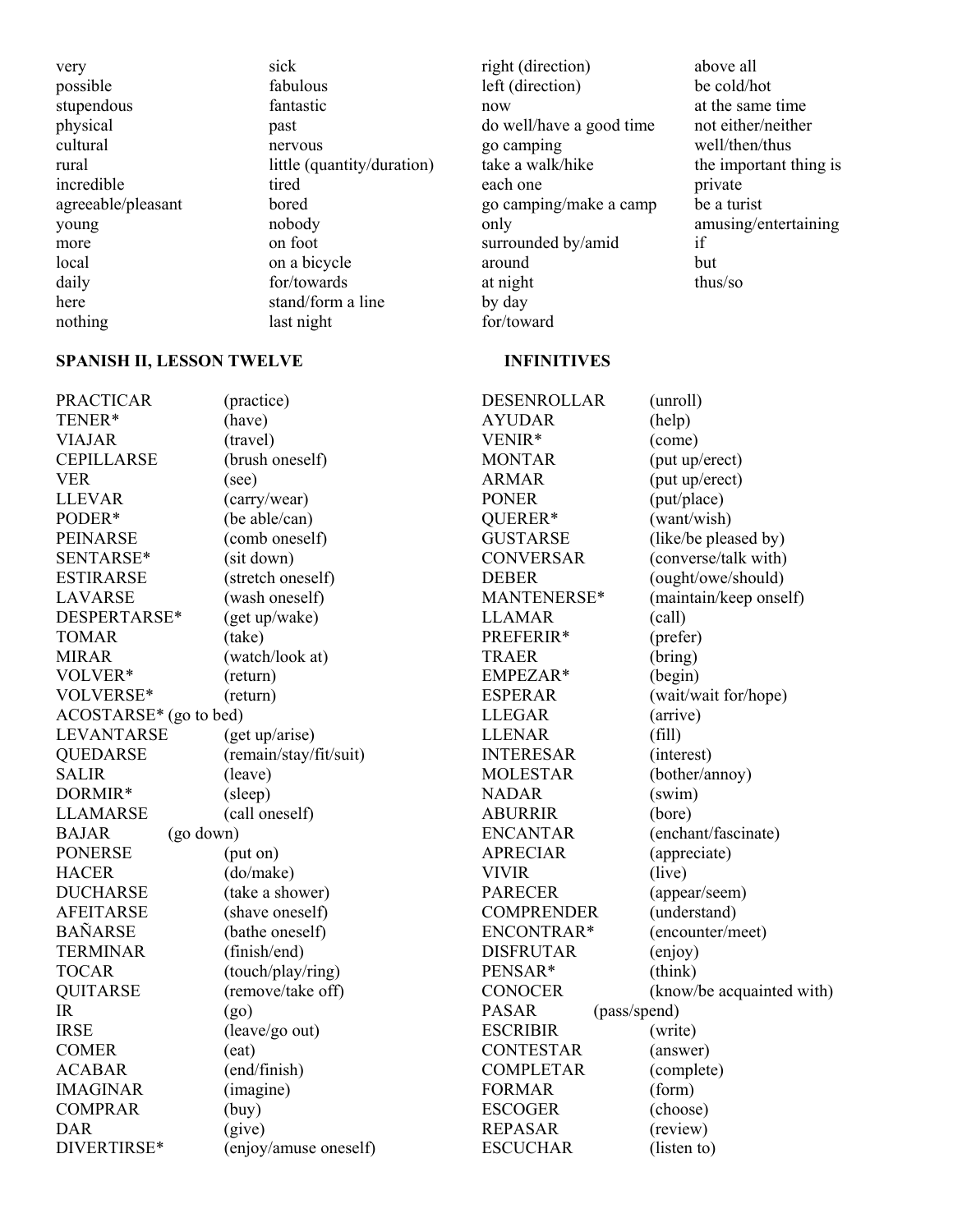### **CAMBIAR**

- (change)
- $\ast$ indicates a stem-changing infinitive. See the table you got from me last year.

I put some of the infinitives in the reflexive Note: form (the SE ending). Many of the others can also be reflexive. Mirarse, for example, would mean to watch or look at oneself. Bajarse, for example, would mean to lower oneself or get out of. Parecerse would mean to appear onself, or show up. Remember that many verbs are reflexive in Spanish, but not so in English.

#### **IRREGULAR FAMILIAR COMMAND FORMS:**

### SPANISH II, LESSON TWELVE

There are some irregular familiar commands:

ven (come)  $di$  (tell) ve  $(go)$ pon (put/place) ten (have) sal (leave) haz  $(do/make)$  sè  $(be)$ 

# THE COMMAND FORM BIG CHEAT:

Use "favor de" followed by an infinitive:

Favor de darme una servilleta. (Please give me a napkin.)

# **SUBJECT/VERB AGREEMENT**

Write the correct verb form to match the subject. Then translate in the indicated  $(*)$  tense. Directions:

| 01.<br>Ella (mantenerse)                                        | Present Subj.           | $05.$ Yo (salir)                                  |
|-----------------------------------------------------------------|-------------------------|---------------------------------------------------|
| Present ind.                                                    |                         | Present ind.                                      |
|                                                                 | 04. Vosotros (sentarse) |                                                   |
|                                                                 |                         |                                                   |
| Future                                                          |                         | Preterite Future                                  |
|                                                                 |                         | Imperfect<br>Euture * Conditional<br>Procent Proc |
| Present Prog.                                                   | Future                  | Present Prog.                                     |
| Present Perf.                                                   |                         | Present Perf.                                     |
| Preterite Perf.                                                 | Present Prog.           | Preterite Perf.                                   |
| Pluperfect                                                      | Present Perf.           |                                                   |
| Future Perf.                                                    | Preterite Perf.         | Future Perf.                                      |
| Present Subj.                                                   |                         | Present Subj.                                     |
|                                                                 | Future Perf.            |                                                   |
| 02. Nosotros (divertirse)                                       | Present Subj.           | 06. Tu (empezar)                                  |
| Present ind. $*$                                                |                         | Present ind.                                      |
| Preterite                                                       |                         |                                                   |
| Imperfect                                                       |                         | Imperfect                                         |
| Future                                                          |                         | Future                                            |
|                                                                 |                         | Conditional                                       |
| Present Prog.                                                   |                         | Present Prog.                                     |
| Present Perf.                                                   |                         | Present Perf.                                     |
| Preterite Perf.                                                 |                         | Preterite Perf.                                   |
|                                                                 |                         |                                                   |
| Future Perf.                                                    |                         | Future Perf.                                      |
| Present Subj.                                                   |                         | Present Subj.                                     |
| $\overline{03}$ . Uds. (querer)                                 |                         | $\overline{07}$ . Ellos (preferir)                |
| Present ind.                                                    |                         | Present ind.                                      |
|                                                                 |                         |                                                   |
|                                                                 |                         | Imperfect                                         |
|                                                                 |                         | Future                                            |
|                                                                 |                         |                                                   |
| Present Prog.                                                   |                         | Present Prog.                                     |
| Present Perf.                                                   |                         | $\overline{\phantom{0}}$<br>Present Perf.         |
| Preterite Perf.                                                 |                         | Preterite Perf.                                   |
| Pluperfect<br><u> 1989 - Johann Barbara, martxa alemaniar a</u> |                         | Pluperfect                                        |
| Future Perf.                                                    |                         | Future Perf.                                      |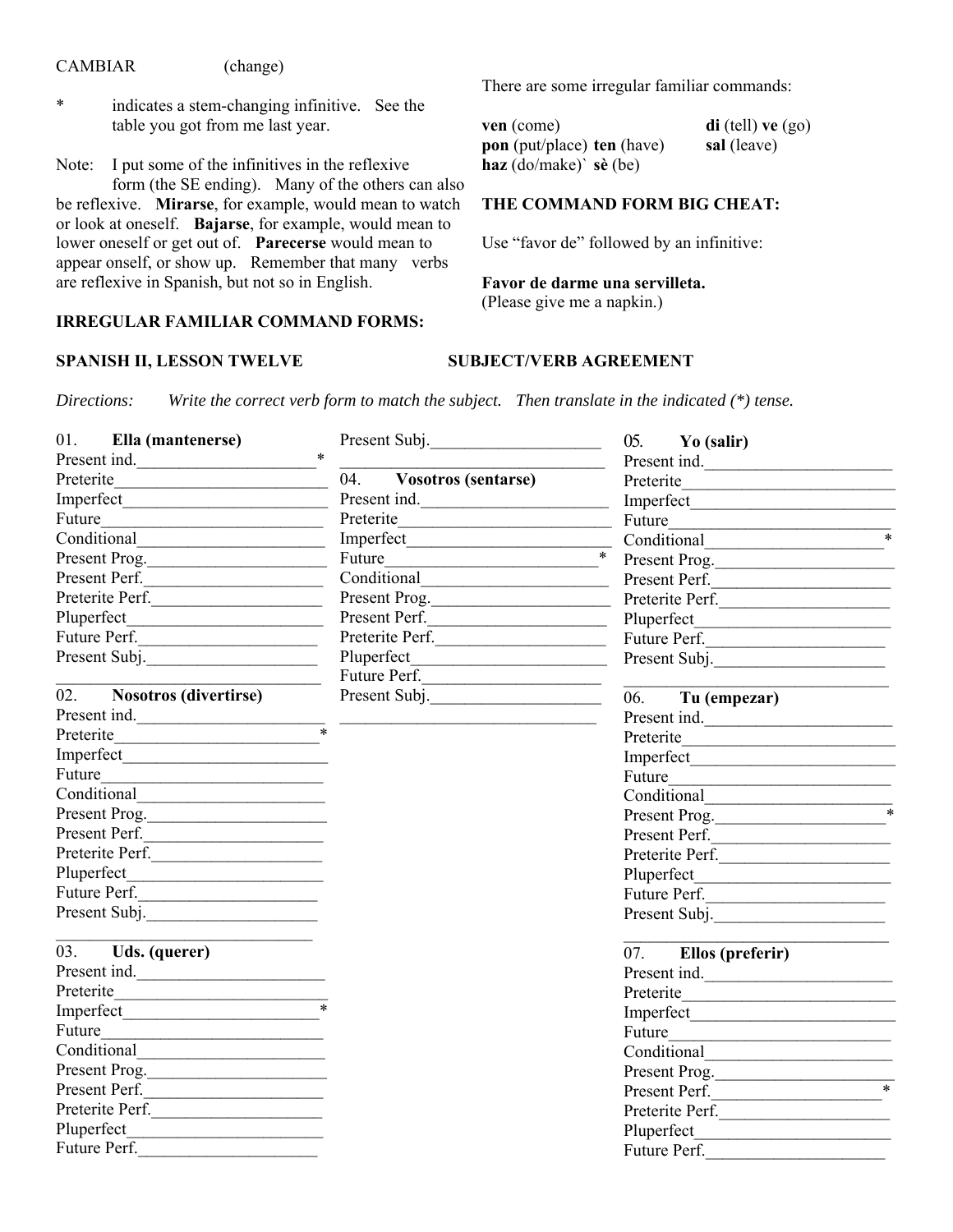| Present Subj. |  |  |
|---------------|--|--|
|               |  |  |

| 08. El (poder)  |   |
|-----------------|---|
| Present ind.    |   |
| Preterite       |   |
| Imperfect       |   |
| Future          |   |
| Conditional     |   |
| Present Prog.   |   |
| Present Perf.   |   |
| Preterite Perf. | × |
| Pluperfect      |   |
| Future Perf.    |   |
| Present Subj.   |   |
|                 |   |

09. Ud. (poner) Present ind. Preterite Imperfect Future Conditional Present Prog. Present Perf. Preterite Perf. Future Perf. Present Subj. Ellas (irse)  $10.$ Present ind. Preterite Imperfect Future Conditional Present Prog. Present Perf. Preterite Perf. Future Perf. Present Subj. 11. Tu (ser) Present ind. Imperfect Future Conditional Present Prog. Present Perf. Preterite Perf. Future Perf. Present Subj. <u> 1999 - Jan Jawa</u>  $12.$ Yo (estar) Present ind.

| Preterite       |   |
|-----------------|---|
| Imperfect       |   |
| Future          |   |
| Conditional     |   |
| Present Prog.   |   |
| Present Perf.   |   |
| Preterite Perf. |   |
| Pluperfect      |   |
| Future Perf.    |   |
| Present Subj.   | * |
|                 |   |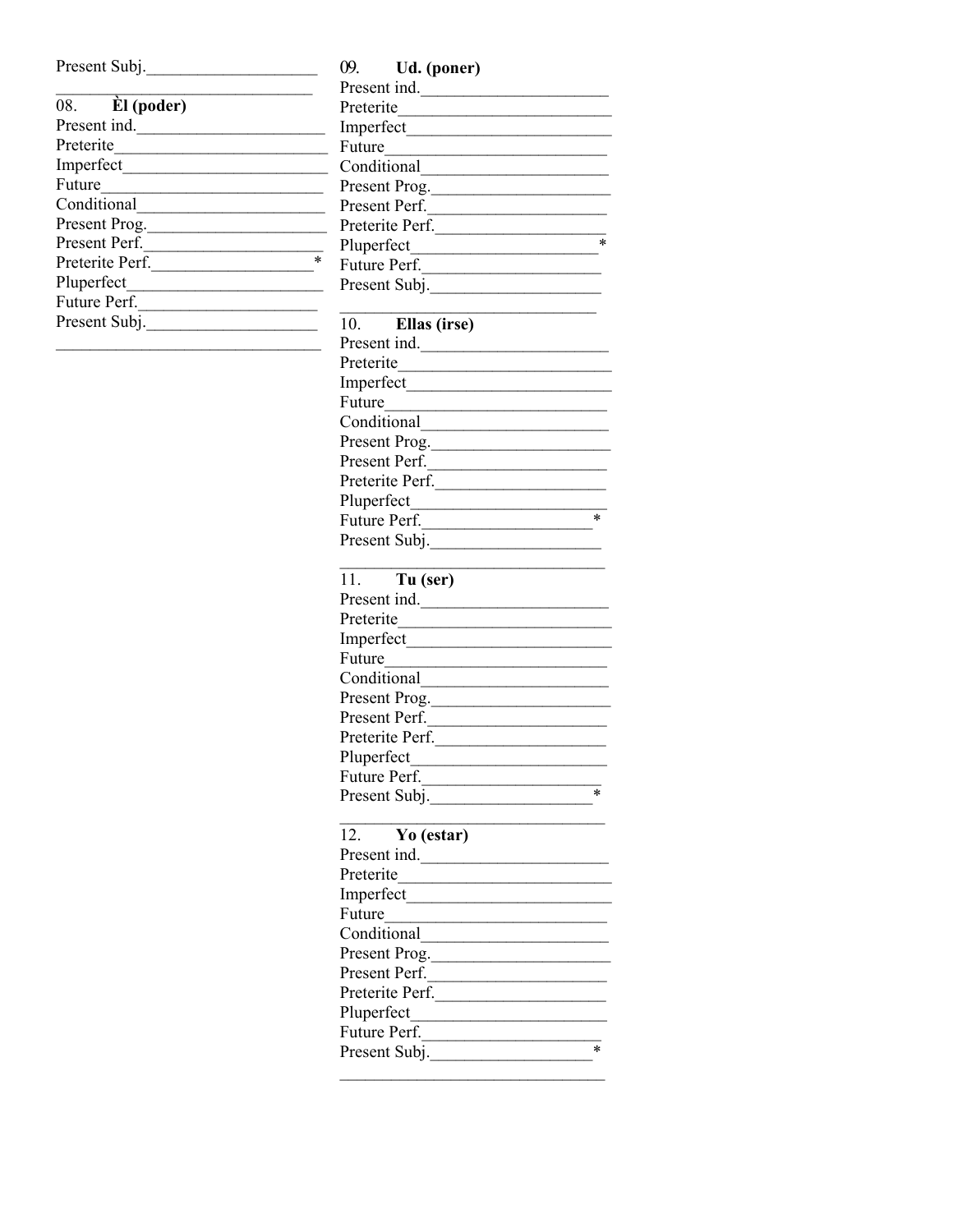# **IMPERATIVES**

Directions: Write the indicated form of the imperative in the blank. Then translate.

# FORMAL IMPERATIVES

| 01.               | Ud. todas las navajas en el gabinete. |
|-------------------|---------------------------------------|
| (Traer)           |                                       |
| 02.               | Ud. en cual paìs naciò.               |
| (Decir)           |                                       |
| 03.               | Ud. ese saco de dormir grueso.        |
| (Desenrollar)     |                                       |
| 04.<br>No.        | Ud. en la playa de esa region.        |
| (Nadar)           |                                       |
| 05.<br>No         | Ud. peinarse el pelo.                 |
| (Olvidar)         |                                       |
| 06. No            | Ud. del albergue juvenal temprano.    |
| $($ Irse $)$      |                                       |
| 07.               | Ud. en la ducha con agua caliente.    |
| (Banarse)         |                                       |
| 08.               | Ud. que linda serà el paisaje allì!   |
| (Imaginar)        |                                       |
| 09.               | Ud su carpa en la reserva natural.    |
| (Montar)          |                                       |
| 10.               | Ud. cuidado en dar una caminata.      |
| (Tener)           |                                       |
| 11.<br>No         | Uds. nada antes de lavarse las        |
| manos.            |                                       |
| (Comer)           |                                       |
| 12. No            | Uds. en el campamiento malo.          |
| (Quedarse)        |                                       |
| 13.               | Uds. despuès de levantarse.           |
| (Estirarse)       |                                       |
| 14.               | Uds. temprano cuando hace frìo.       |
| (Acostarse)       |                                       |
| 15.               | Uds. esas señoritas con sus mochilas. |
| (Ayudar)          |                                       |
| 16.               | Uds. el papel higiènico en la tienda. |
| (Comprar)         |                                       |
| 17.               | Uds. la llegada del autobùs.          |
| (Esperar)         |                                       |
| 18.               | Uds. en su viaje a ese país.          |
| (Divertirse)      |                                       |
| 19.               | Uds. con estas barras de jabòn.       |
| (Lavarse)         |                                       |
| 20.               | Uds. la guitarra para los otros.      |
| (Tocar)<br>21.    | Uds. antes de las dos de la tarde.    |
| (Volverse)        |                                       |
| No                |                                       |
| 22.<br>(Molestar) | Uds. los animales en el bosque.       |
| 23.               | Uds. un sendero en las montañas.      |
| (Escoger)         |                                       |
| 24.               | Uds conmigo a la cueva.               |
| (Venir)           |                                       |
|                   |                                       |

# FAMILIAR IMPERATIVES

| 01.                                                                        | antes de salir de la casa.                                          |
|----------------------------------------------------------------------------|---------------------------------------------------------------------|
| (Afeitarse)                                                                |                                                                     |
| 02.                                                                        | de la casa en seguida.                                              |
| (Irse)                                                                     |                                                                     |
| 03.                                                                        | en lo que haces.                                                    |
| (Pensar)                                                                   |                                                                     |
| 04.                                                                        | del albergue juvenal ahorita.                                       |
| (Salir)                                                                    |                                                                     |
| 0.5 <sub>1</sub><br>(Peinarse)                                             | el pelo con frecuencia.                                             |
| 06.                                                                        | me un cuento interesante.                                           |
| (Decir)                                                                    |                                                                     |
| 07.                                                                        | tu mochila en la carpa.                                             |
| (Poner)                                                                    |                                                                     |
|                                                                            | el turismo sin prepararte.                                          |
| (Hacer)                                                                    |                                                                     |
| 09.                                                                        | conmigo a la cocina.                                                |
| (Venir)                                                                    |                                                                     |
| 10. No me                                                                  | una navaja embotada.                                                |
| (Dar)                                                                      |                                                                     |
|                                                                            | 11. No la botella con agua sucio.                                   |
| (Llenar)                                                                   |                                                                     |
| 12.                                                                        | en buena condiciòn.                                                 |
| (Mantenerse)                                                               |                                                                     |
| 13. No $\frac{1}{\sqrt{1-\frac{1}{2}}}\left\lceil \frac{1}{2}\right\rceil$ | nada en esa tienda econòmica.                                       |
| (Comparar)                                                                 |                                                                     |
| 14.                                                                        | en una manera honesta.                                              |
| (Vivir)                                                                    |                                                                     |
| $N$ o<br>15.                                                               | la guitarra despuès de las diez.                                    |
| (Tocar)<br>16.                                                             | el helado sabroso.                                                  |
| (Comer)                                                                    |                                                                     |
| 17.                                                                        | las manos y la cara.                                                |
| (Lavarse)                                                                  |                                                                     |
| 18.                                                                        | cuando estàs cansado.                                               |
|                                                                            | 18. cuando estas cansado.<br>(Acostarse) una caminata por la tarde. |
|                                                                            |                                                                     |
| (Dar)                                                                      |                                                                     |
| 20.                                                                        | las cartas que llegaron anoche.                                     |
| (Contextar)                                                                |                                                                     |
| 21.                                                                        | No una mochila muy pesada.                                          |
| (Llevar)                                                                   |                                                                     |
| 22.<br>No                                                                  | antes de nadar en el lago.                                          |
|                                                                            |                                                                     |
| 23. No                                                                     | cepillarte los dientes.                                             |
| $\sqrt{(Olvidar)}$                                                         |                                                                     |
| 24.                                                                        | me el espejo.                                                       |
| (Traer)                                                                    |                                                                     |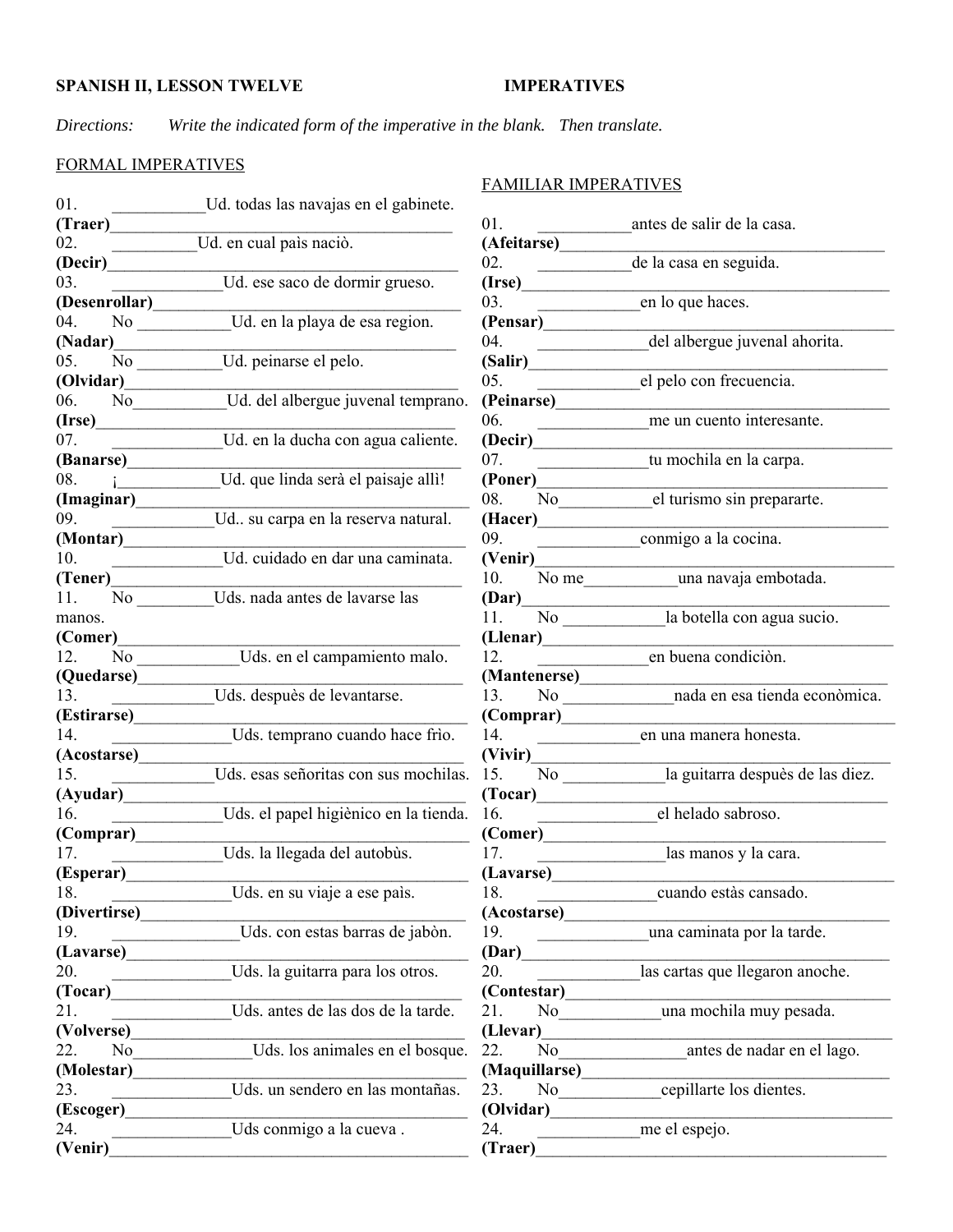### **GENDER/NUMBER AGREEMENT**

Directions: Pluralize the phrase with the correct modifier forms. Then translate the phrase.

| 01. | El hombro herido      | 12. | La crema dental econòmica | 23. | La barriga gorda            |
|-----|-----------------------|-----|---------------------------|-----|-----------------------------|
| 02. | La rutina diaria      | 13. | El paisaje estupendo      | 24. | Este tobillo torceado       |
| 03. | El barrio malo.       | 14. | Un frente ancho           | 25. | La ceja arqueda             |
| 04. | El mochilero enfermo. | 15. | Aquella cocina sucia      | 26. | Esa oreja grande            |
| 05. | El codo puntiagudo    | 16. | El pulgar magullado       | 27. | El pelo rizado              |
| 06. | La cabeza vacìa       | 17. | La pareja joven           | 28. | El saco de dormir arrancado |
| 07. | La cachete enrojecida | 18. | La cosa misteriosa        | 29. | Una caminata dificil        |
| 08. | La hija bella         | 19. | El diente desapretado     | 30. | La escandinava aburrida     |
| 09. | La botella llena      | 20. | El suèter grueso          | 31. | El profesor agradable       |
| 10. | Una caminata larga    | 21. | El acesorio necesario     | 32. | Aquel paìs estraño          |
| 11. | Una carpa tìpica      | 22. | Esa rodilla rasguñada     | 33. | La garganta dolorida        |
|     |                       |     |                           |     |                             |

## **SPANISH II, LESSON TWELVE**

#### **SER/ESTAR/HAY**

Directions: Write in the appropriate form of ser, estar, or hay. Then translate.

Todos nosotros mochileros andinos. 01. 07. una regiòn rural y empobrecida.  $\overline{02}$ . El perro sucio.  $\overline{08}$ . Todos los mercantes alli honestos. No computadoras en la escuela. 03.  $\overline{09}$ . No màs helado en el frigorífico. Un cartel còmico en la muralla allì. No nadie en el albergue juvenal.  $\overline{04}$ .  $\overline{10}$ .  $\overline{05}$ . Los mochileros nerviosos ahorita. 11. Ese joven un amigo mio. La sala a la izquierda el comedor. La barra de jabòn en la ducha. 06.  $\overline{12}$ .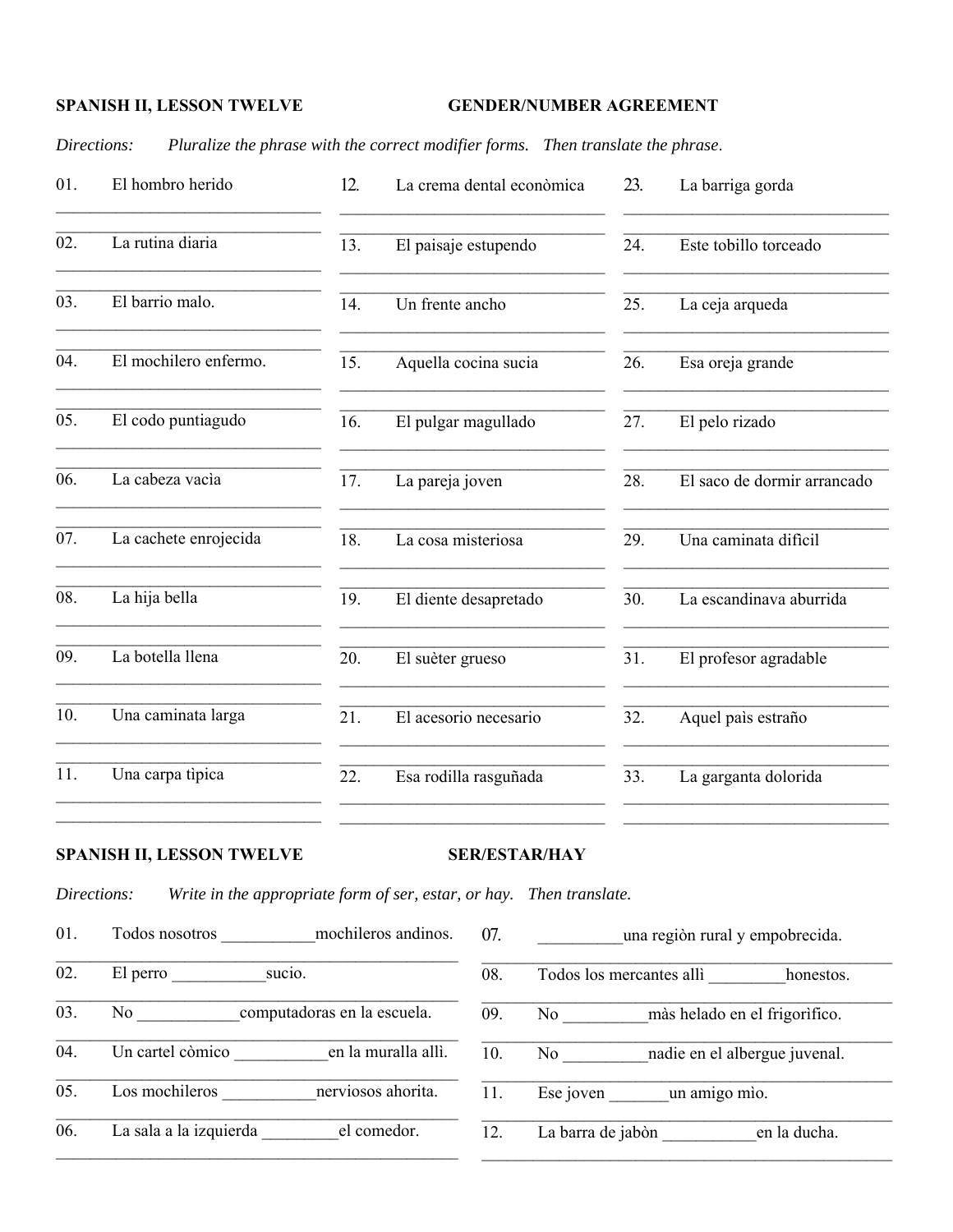#### **GROUPING NOUNS**

Directions: From the vocabulary in this lesson packet, write the appropriate words in Spanish. Then translate.

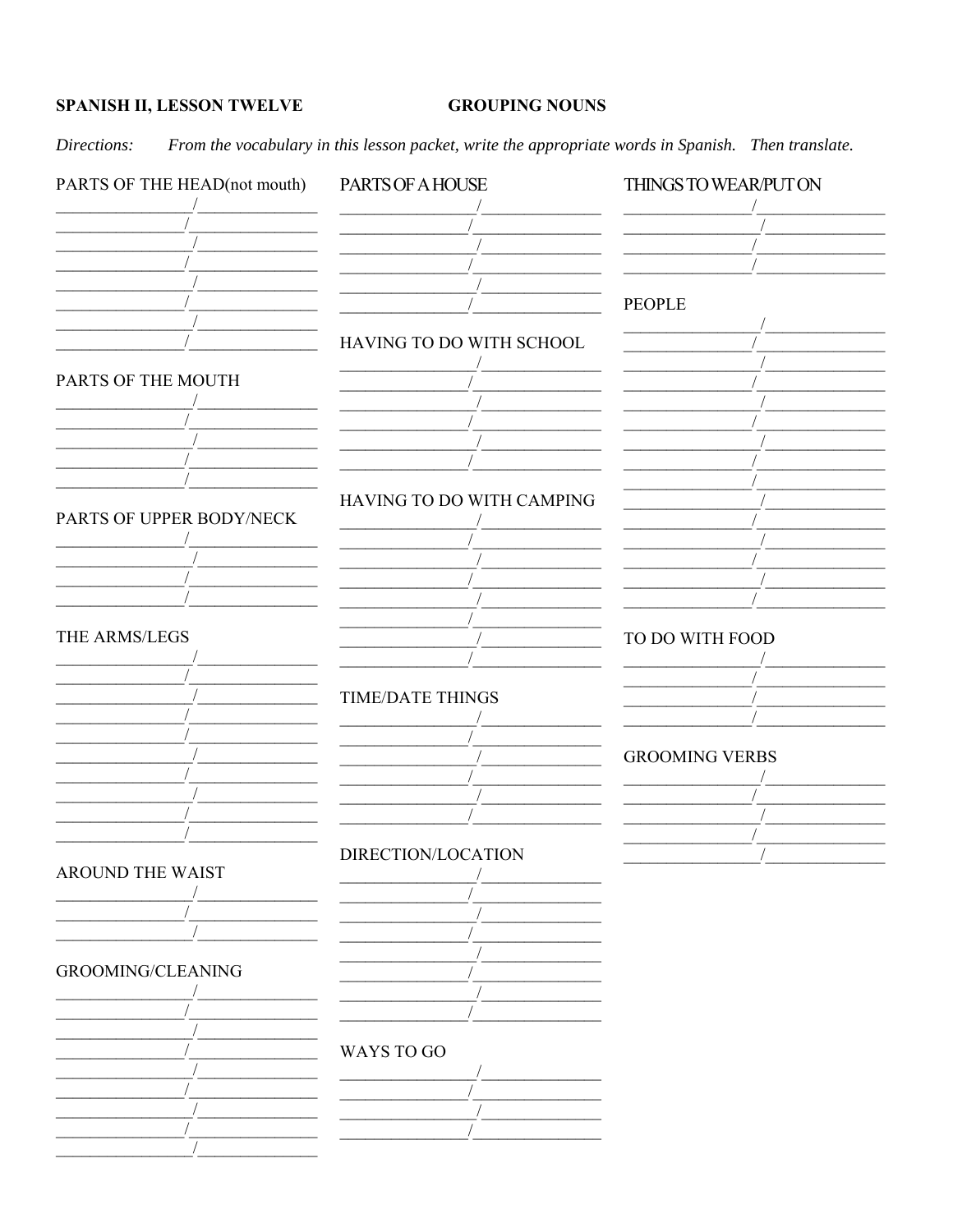### **SPANISH II, LESSON TWELVE TRANSLATION**

 $\mathcal{L}_\mathcal{L} = \mathcal{L}_\mathcal{L} = \mathcal{L}_\mathcal{L} = \mathcal{L}_\mathcal{L} = \mathcal{L}_\mathcal{L} = \mathcal{L}_\mathcal{L} = \mathcal{L}_\mathcal{L} = \mathcal{L}_\mathcal{L} = \mathcal{L}_\mathcal{L} = \mathcal{L}_\mathcal{L} = \mathcal{L}_\mathcal{L} = \mathcal{L}_\mathcal{L} = \mathcal{L}_\mathcal{L} = \mathcal{L}_\mathcal{L} = \mathcal{L}_\mathcal{L} = \mathcal{L}_\mathcal{L} = \mathcal{L}_\mathcal{L}$ 

 $\mathcal{L}_\mathcal{L} = \mathcal{L}_\mathcal{L} = \mathcal{L}_\mathcal{L} = \mathcal{L}_\mathcal{L} = \mathcal{L}_\mathcal{L} = \mathcal{L}_\mathcal{L} = \mathcal{L}_\mathcal{L} = \mathcal{L}_\mathcal{L} = \mathcal{L}_\mathcal{L} = \mathcal{L}_\mathcal{L} = \mathcal{L}_\mathcal{L} = \mathcal{L}_\mathcal{L} = \mathcal{L}_\mathcal{L} = \mathcal{L}_\mathcal{L} = \mathcal{L}_\mathcal{L} = \mathcal{L}_\mathcal{L} = \mathcal{L}_\mathcal{L}$ 

 $\mathcal{L}_\mathcal{L} = \mathcal{L}_\mathcal{L} = \mathcal{L}_\mathcal{L} = \mathcal{L}_\mathcal{L} = \mathcal{L}_\mathcal{L} = \mathcal{L}_\mathcal{L} = \mathcal{L}_\mathcal{L} = \mathcal{L}_\mathcal{L} = \mathcal{L}_\mathcal{L} = \mathcal{L}_\mathcal{L} = \mathcal{L}_\mathcal{L} = \mathcal{L}_\mathcal{L} = \mathcal{L}_\mathcal{L} = \mathcal{L}_\mathcal{L} = \mathcal{L}_\mathcal{L} = \mathcal{L}_\mathcal{L} = \mathcal{L}_\mathcal{L}$ 

 $\mathcal{L}_\mathcal{L} = \mathcal{L}_\mathcal{L} = \mathcal{L}_\mathcal{L} = \mathcal{L}_\mathcal{L} = \mathcal{L}_\mathcal{L} = \mathcal{L}_\mathcal{L} = \mathcal{L}_\mathcal{L} = \mathcal{L}_\mathcal{L} = \mathcal{L}_\mathcal{L} = \mathcal{L}_\mathcal{L} = \mathcal{L}_\mathcal{L} = \mathcal{L}_\mathcal{L} = \mathcal{L}_\mathcal{L} = \mathcal{L}_\mathcal{L} = \mathcal{L}_\mathcal{L} = \mathcal{L}_\mathcal{L} = \mathcal{L}_\mathcal{L}$ 

 $\mathcal{L}_\mathcal{L} = \mathcal{L}_\mathcal{L} = \mathcal{L}_\mathcal{L} = \mathcal{L}_\mathcal{L} = \mathcal{L}_\mathcal{L} = \mathcal{L}_\mathcal{L} = \mathcal{L}_\mathcal{L} = \mathcal{L}_\mathcal{L} = \mathcal{L}_\mathcal{L} = \mathcal{L}_\mathcal{L} = \mathcal{L}_\mathcal{L} = \mathcal{L}_\mathcal{L} = \mathcal{L}_\mathcal{L} = \mathcal{L}_\mathcal{L} = \mathcal{L}_\mathcal{L} = \mathcal{L}_\mathcal{L} = \mathcal{L}_\mathcal{L}$ 

 $\mathcal{L}_\mathcal{L} = \mathcal{L}_\mathcal{L} = \mathcal{L}_\mathcal{L} = \mathcal{L}_\mathcal{L} = \mathcal{L}_\mathcal{L} = \mathcal{L}_\mathcal{L} = \mathcal{L}_\mathcal{L} = \mathcal{L}_\mathcal{L} = \mathcal{L}_\mathcal{L} = \mathcal{L}_\mathcal{L} = \mathcal{L}_\mathcal{L} = \mathcal{L}_\mathcal{L} = \mathcal{L}_\mathcal{L} = \mathcal{L}_\mathcal{L} = \mathcal{L}_\mathcal{L} = \mathcal{L}_\mathcal{L} = \mathcal{L}_\mathcal{L}$ 

 $\mathcal{L}_\mathcal{L} = \mathcal{L}_\mathcal{L} = \mathcal{L}_\mathcal{L} = \mathcal{L}_\mathcal{L} = \mathcal{L}_\mathcal{L} = \mathcal{L}_\mathcal{L} = \mathcal{L}_\mathcal{L} = \mathcal{L}_\mathcal{L} = \mathcal{L}_\mathcal{L} = \mathcal{L}_\mathcal{L} = \mathcal{L}_\mathcal{L} = \mathcal{L}_\mathcal{L} = \mathcal{L}_\mathcal{L} = \mathcal{L}_\mathcal{L} = \mathcal{L}_\mathcal{L} = \mathcal{L}_\mathcal{L} = \mathcal{L}_\mathcal{L}$ 

 $\mathcal{L}_\mathcal{L} = \mathcal{L}_\mathcal{L} = \mathcal{L}_\mathcal{L} = \mathcal{L}_\mathcal{L} = \mathcal{L}_\mathcal{L} = \mathcal{L}_\mathcal{L} = \mathcal{L}_\mathcal{L} = \mathcal{L}_\mathcal{L} = \mathcal{L}_\mathcal{L} = \mathcal{L}_\mathcal{L} = \mathcal{L}_\mathcal{L} = \mathcal{L}_\mathcal{L} = \mathcal{L}_\mathcal{L} = \mathcal{L}_\mathcal{L} = \mathcal{L}_\mathcal{L} = \mathcal{L}_\mathcal{L} = \mathcal{L}_\mathcal{L}$ 

 $\mathcal{L}_\mathcal{L} = \mathcal{L}_\mathcal{L} = \mathcal{L}_\mathcal{L} = \mathcal{L}_\mathcal{L} = \mathcal{L}_\mathcal{L} = \mathcal{L}_\mathcal{L} = \mathcal{L}_\mathcal{L} = \mathcal{L}_\mathcal{L} = \mathcal{L}_\mathcal{L} = \mathcal{L}_\mathcal{L} = \mathcal{L}_\mathcal{L} = \mathcal{L}_\mathcal{L} = \mathcal{L}_\mathcal{L} = \mathcal{L}_\mathcal{L} = \mathcal{L}_\mathcal{L} = \mathcal{L}_\mathcal{L} = \mathcal{L}_\mathcal{L}$ 

 $\mathcal{L}_\mathcal{L} = \mathcal{L}_\mathcal{L} = \mathcal{L}_\mathcal{L} = \mathcal{L}_\mathcal{L} = \mathcal{L}_\mathcal{L} = \mathcal{L}_\mathcal{L} = \mathcal{L}_\mathcal{L} = \mathcal{L}_\mathcal{L} = \mathcal{L}_\mathcal{L} = \mathcal{L}_\mathcal{L} = \mathcal{L}_\mathcal{L} = \mathcal{L}_\mathcal{L} = \mathcal{L}_\mathcal{L} = \mathcal{L}_\mathcal{L} = \mathcal{L}_\mathcal{L} = \mathcal{L}_\mathcal{L} = \mathcal{L}_\mathcal{L}$ 

 $\mathcal{L}_\mathcal{L} = \mathcal{L}_\mathcal{L} = \mathcal{L}_\mathcal{L} = \mathcal{L}_\mathcal{L} = \mathcal{L}_\mathcal{L} = \mathcal{L}_\mathcal{L} = \mathcal{L}_\mathcal{L} = \mathcal{L}_\mathcal{L} = \mathcal{L}_\mathcal{L} = \mathcal{L}_\mathcal{L} = \mathcal{L}_\mathcal{L} = \mathcal{L}_\mathcal{L} = \mathcal{L}_\mathcal{L} = \mathcal{L}_\mathcal{L} = \mathcal{L}_\mathcal{L} = \mathcal{L}_\mathcal{L} = \mathcal{L}_\mathcal{L}$ 

 $\mathcal{L}_\mathcal{L} = \mathcal{L}_\mathcal{L} = \mathcal{L}_\mathcal{L} = \mathcal{L}_\mathcal{L} = \mathcal{L}_\mathcal{L} = \mathcal{L}_\mathcal{L} = \mathcal{L}_\mathcal{L} = \mathcal{L}_\mathcal{L} = \mathcal{L}_\mathcal{L} = \mathcal{L}_\mathcal{L} = \mathcal{L}_\mathcal{L} = \mathcal{L}_\mathcal{L} = \mathcal{L}_\mathcal{L} = \mathcal{L}_\mathcal{L} = \mathcal{L}_\mathcal{L} = \mathcal{L}_\mathcal{L} = \mathcal{L}_\mathcal{L}$ 

 $\mathcal{L}_\mathcal{L} = \mathcal{L}_\mathcal{L} = \mathcal{L}_\mathcal{L} = \mathcal{L}_\mathcal{L} = \mathcal{L}_\mathcal{L} = \mathcal{L}_\mathcal{L} = \mathcal{L}_\mathcal{L} = \mathcal{L}_\mathcal{L} = \mathcal{L}_\mathcal{L} = \mathcal{L}_\mathcal{L} = \mathcal{L}_\mathcal{L} = \mathcal{L}_\mathcal{L} = \mathcal{L}_\mathcal{L} = \mathcal{L}_\mathcal{L} = \mathcal{L}_\mathcal{L} = \mathcal{L}_\mathcal{L} = \mathcal{L}_\mathcal{L}$ 

 $\mathcal{L}_\mathcal{L} = \mathcal{L}_\mathcal{L} = \mathcal{L}_\mathcal{L} = \mathcal{L}_\mathcal{L} = \mathcal{L}_\mathcal{L} = \mathcal{L}_\mathcal{L} = \mathcal{L}_\mathcal{L} = \mathcal{L}_\mathcal{L} = \mathcal{L}_\mathcal{L} = \mathcal{L}_\mathcal{L} = \mathcal{L}_\mathcal{L} = \mathcal{L}_\mathcal{L} = \mathcal{L}_\mathcal{L} = \mathcal{L}_\mathcal{L} = \mathcal{L}_\mathcal{L} = \mathcal{L}_\mathcal{L} = \mathcal{L}_\mathcal{L}$ 

 $\mathcal{L}_\mathcal{L} = \mathcal{L}_\mathcal{L} = \mathcal{L}_\mathcal{L} = \mathcal{L}_\mathcal{L} = \mathcal{L}_\mathcal{L} = \mathcal{L}_\mathcal{L} = \mathcal{L}_\mathcal{L} = \mathcal{L}_\mathcal{L} = \mathcal{L}_\mathcal{L} = \mathcal{L}_\mathcal{L} = \mathcal{L}_\mathcal{L} = \mathcal{L}_\mathcal{L} = \mathcal{L}_\mathcal{L} = \mathcal{L}_\mathcal{L} = \mathcal{L}_\mathcal{L} = \mathcal{L}_\mathcal{L} = \mathcal{L}_\mathcal{L}$ 

 $\mathcal{L}_\mathcal{L} = \mathcal{L}_\mathcal{L} = \mathcal{L}_\mathcal{L} = \mathcal{L}_\mathcal{L} = \mathcal{L}_\mathcal{L} = \mathcal{L}_\mathcal{L} = \mathcal{L}_\mathcal{L} = \mathcal{L}_\mathcal{L} = \mathcal{L}_\mathcal{L} = \mathcal{L}_\mathcal{L} = \mathcal{L}_\mathcal{L} = \mathcal{L}_\mathcal{L} = \mathcal{L}_\mathcal{L} = \mathcal{L}_\mathcal{L} = \mathcal{L}_\mathcal{L} = \mathcal{L}_\mathcal{L} = \mathcal{L}_\mathcal{L}$ 

### **pluperfect**

- 01. El carpintero habìa reparado el techo antes de que empezò la tempestad.
- 02. Cuando acabè de escribir la prueba, la primera clase ya habìa empezado.
- 03. Ella descubriò la llave que su hijo habìa perdido en el cèsped.
- 04. Yo les habìa enviado dos cartas a ellos antes de consultar con el abogado.
- 05. Nosotros habìamos llegado antes de que el portero abriò las puertas.

#### **present perfect**

- 06. Mi hijo me ha visitado muchas veces.
- 07. Todos los bomberos ya han llegado a la conferencia.
- 08. Los estudiantes han comido el desayuno y han salido de la cafeterìa.
- 09. Los otros no han venido para consultar conmigo.
- 10. He estudiado todos esos libros en la biblioteca.

#### **future perfect**

- 11. Por las siete de la noche, nosotros habremos limpiado la casa.
- 12. Los estudiantes ya habràn terminado la prueba cuando la campanilla toquen.
- 13. Ellos habràn salido antes del programa.
- 14. Los mochileros habràn caminado ese sendero.
- 15. Èl habrà salido.

#### **present subjunctive**

- 16. Dudo que la mayorìa de las muchachas vayan al concierto.
- 17. Queremos que los señores hablen con nosotros.
- 18. Mis estudiantes no desean que yo los llame por telèfono a sus padres.  $\mathcal{L}_\mathcal{L} = \mathcal{L}_\mathcal{L} = \mathcal{L}_\mathcal{L} = \mathcal{L}_\mathcal{L} = \mathcal{L}_\mathcal{L} = \mathcal{L}_\mathcal{L} = \mathcal{L}_\mathcal{L} = \mathcal{L}_\mathcal{L} = \mathcal{L}_\mathcal{L} = \mathcal{L}_\mathcal{L} = \mathcal{L}_\mathcal{L} = \mathcal{L}_\mathcal{L} = \mathcal{L}_\mathcal{L} = \mathcal{L}_\mathcal{L} = \mathcal{L}_\mathcal{L} = \mathcal{L}_\mathcal{L} = \mathcal{L}_\mathcal{L}$
- 19. A mì no me gusta que tù siempre dejes de hacer la tarea escolar.
- 20. Nos hace triste que èl tenga muchos problemas.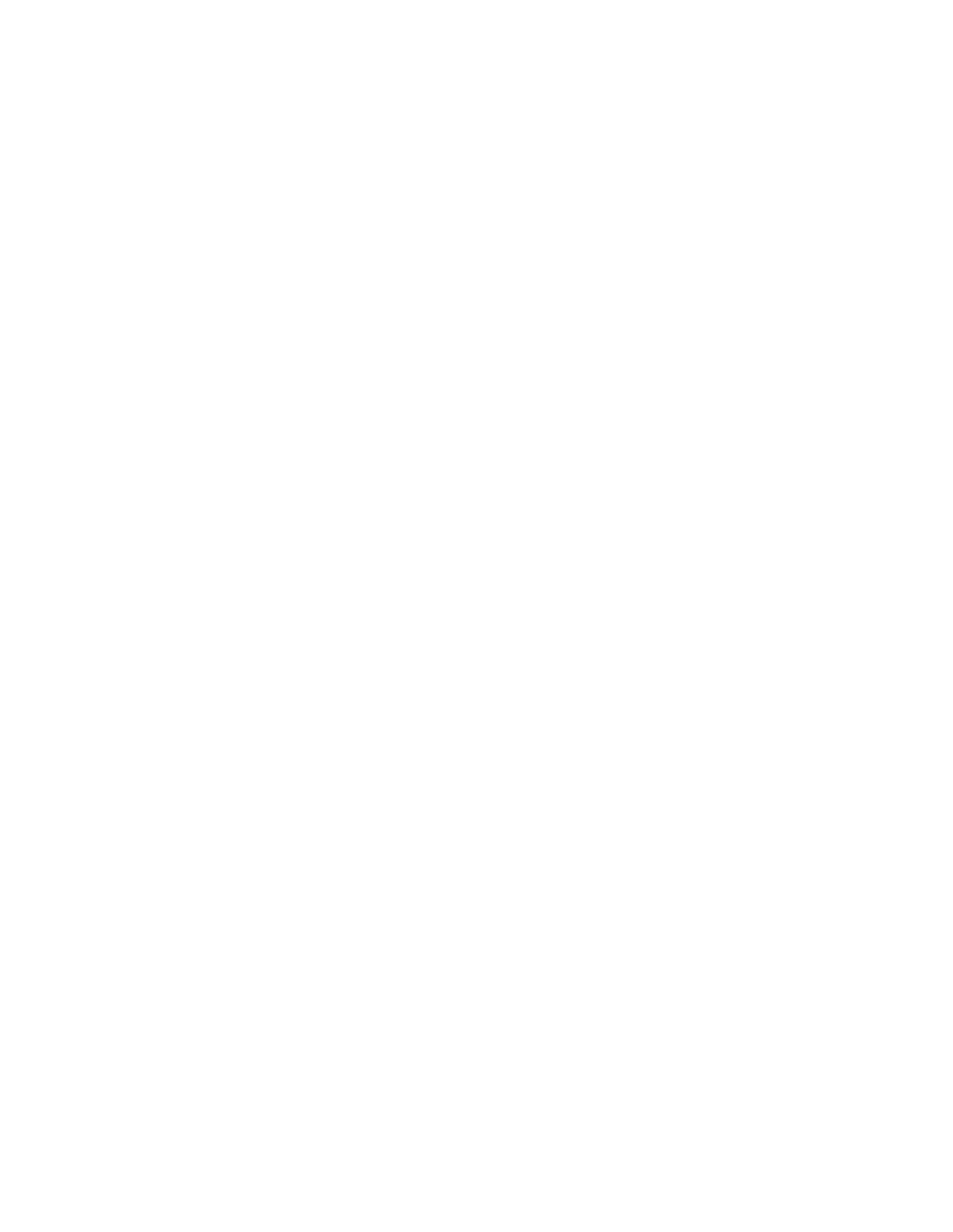#### PRONOUNS/USAGE

Write in the appropriate pronoun. Then translate the sentence. (Use pronouns below, once only) Directions:

- 01.
- Los estudiantes no comprendían la lección, y el profesor en explició otra vez para ellos.  $\overline{02}$ .
- No sè donde estàn mis zapatos, pero estàn alli en tù guardarropa.  $\overline{03}$ .
- Este libro aquì es mìo, y los otros en el estante son también.  $\overline{04}$ .
- $\overline{05}$ . De vez en cuando esa señorita alli lee los poemas a los jòvenes.
- 06. Mariela lavò las manos antes de tomar la cena.
- $\overline{07}$ . Jose tiene una novia, pero no trajo a la fiesta.
- $\overline{08}$ . A èl le gusta esa canción, y ha practicado todo el día.
- La maestra, acaba de hablar a la clase, es una amiga mìa.  $\overline{09}$ .
- 10. La abuela de Elena està enferma, y Elena va a dar a ella una llamada por telèfono.

#### **pronouns** (answers to above exercise)

| quien    | ıa | me la | se        | se la |
|----------|----|-------|-----------|-------|
| los mios | la |       | los tuyos | les   |

Directions: Match the pronouns to their meaning in English.

#### subject

| 01. | Èl            | a.             | We             |     | demonstrative |                |                   |
|-----|---------------|----------------|----------------|-----|---------------|----------------|-------------------|
| 02. | Nosotros-as   | b.             |                | 01. | Aquellas      | a.             | These (masc)      |
| 03. | Uds.          | c.             | You (singform) | 02. | Este          | $\mathbf b$ .  | That (nearfem)    |
| 04. | Tù            | d.             | You (singfam)  | 03. | Esta          | $\mathbf{c}$ . | That (farfem)     |
| 05. | Ellos-as      | e.             | They           | 04. | Aquellos      | d.             | That (farmasc)    |
| 06. | Ella          | f.             | You (plufam)   | 05. | Ese           | e.             | That (nearmasc)   |
| 07. | Yo            | g.             | He             | 06. | Aquel         | f.             | These (fem)       |
| 08. | Ud.           | h.             | You (pluform)  | 07. | Esa           | g.             | This (fem)        |
| 09. | Vosotros-as   | $\mathbf{i}$ . | She            | 08. | Aquella       | h.             | This (mase)       |
|     |               |                |                | 09. | Estas         | 1.             | Those (farmasc)   |
|     | direct object |                |                | 10. | Estos         | j.             | Those (farfem)    |
| 01. | Lo            | j.             | Us             |     |               |                |                   |
| 02. | La            | k.             | You (singfam)  |     | possessive    |                |                   |
| 03. | Los           | 1.             | You (pluform)  | 01. | Suyo, suya    | k.             | My                |
| 04. | Las           | m.             | You (singform) | 02. | Mìo, mìa      | 1.             | Your (singfam)    |
| 05. | Me            | n.             | Him, it        | 03. | Tu, tus       | m.             | Our, ours         |
| 06. | Te            | $\mathbf{O}$ . | Her, it        | 04. | Vuestro-os    | n.             | Your (plufam)     |
| 07. | Os            | p.             | You (plufam)   | 05. | Mis, mis      | 0.             | Your, his, her    |
| 08. | Les           | q.             | Them (masc)    | 06. | Nuestro-os    | p.             | Mine              |
| 09. | <b>Nos</b>    | r.             | Me             | 07. | Su, sus       | q.             | Yours (singfam)   |
| 10. | Le            | S.             | Them (fem)     | 08. | Tuyo, tuya    | r.             | Yours, his, hers, |
|     |               |                |                |     |               |                | theirs            |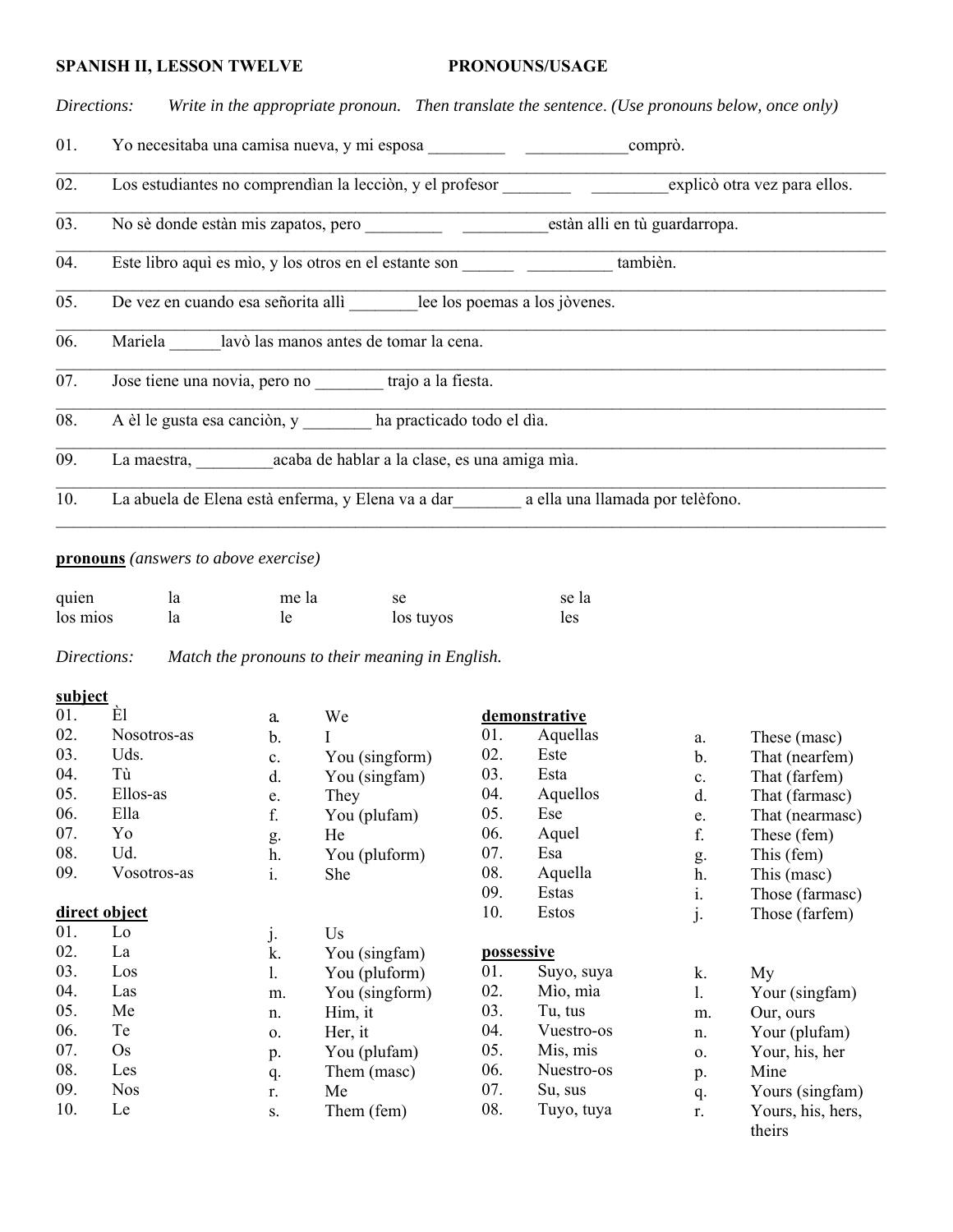# indirect object

| 01. | Me         | a. | To/for them/you     | 01. | <b>Oue</b>  |
|-----|------------|----|---------------------|-----|-------------|
| 02. | Te         | b. | To/for me           | 02. | Quien-es    |
| 03. | Le         | c. | To/for us           | 03. | De quien    |
| 04. | <b>Nos</b> | d. | To for you(singfam) | 04. | Para quien  |
| 05. | Os         | e. | Replaces le/les     | 05. | A quien     |
| 06. | Les        | f. | To/for you (plufam) | 06. | El que      |
| 07. | Se         | g. | To/for him/her/you  | 07. | La que      |
|     |            |    |                     | 08. | Los/las que |

#### Which, whose a. Who, whom  $\mathbf b$ . Those that, ones who  $\mathbf{c}$ .  $d.$ Which, that (neut) That, who e. f. Of whom For whom g. He that, one who h. Los/las que<br>Cuyo-os, cuya-as 09.  $\mathbf{i}$ . To whom  $10.$ Lo que/cual  $j<sub>1</sub>$ She who, one who

#### SPANISH II, LESSON TWELVE

### **SOCIAL EXPRESSIONS**

Directions: Choose the answer that best continues or answers the sentence. Then translate the sentence and the response/continuation. Use the two blanks to write the translations.

relative

| 01. | ¿Còmo està Ud?            | 07. | ¿Cuànto cuesta?                   |  |
|-----|---------------------------|-----|-----------------------------------|--|
| a.  | No hay de que.            | a.  | No hay de que.                    |  |
| b.  | Estoy bien.               | b.  | Cuesta cinco dòlares.             |  |
| c.  | No vale la pena.          | c.  | Hablo un poquito de español       |  |
| 02. | <b>Muchisimas gracias</b> | 08. | ¿Dònde està el baño?              |  |
| a.  | Me duele el codo.         | a.  | Està en el otro lado del pasillo. |  |
| b.  | No es de nada.            | b.  | El señor pagarà todo.             |  |
| c.  | Estoy cansado.            | c.  | Recupèrate pronto.                |  |
| 03. | ¿Còmo te llamas?          | 09. | ¡Feliz cumpleaños!                |  |
| a.  | Me llamo Miguel.          | a.  | Mi bolsa està llena de pescados.  |  |
| b.  | Tengo catarro.            | b.  | Muchas gracias.                   |  |
| c.  | Besa mi pie.              | c.  | No me molestes.                   |  |
| 04. | ¿Te gustaria una bebida?  | 10. | ¿Querrìa bailar conmigo?          |  |
| a.  | ¡Hay que ver!             | a.  | Si, a mì me gusta mucho.          |  |
| b.  | Si, tengo sed.            | b.  | Voy a llamar a la policia.        |  |
| c.  | Estoy enfermo.            | c.  | Tengo la constipaciòn.            |  |
| 05. | ¿De dònde es Ud?          | 11. | ¿Còmo es tu hermana?              |  |
| a.  | Mucho gusto.              | a.  | ¡Tanto tiempo sin verte!          |  |
| b.  | Buenos tardes.            | b.  | Ella està desvergonzada.          |  |
| c.  | Soy de otro planeta.      | c.  | Te echo de menos.                 |  |
| 06. | ¿Hablas inglès?           | 12. | ¿Puedes ayudarme?                 |  |
| a.  | Si, hablo un poquito.     | a.  | Sì. En que puedo servirte?        |  |
| b.  | Me duele la cabeza        | b.  | No vale la pena.                  |  |
| c.  | Buen provecho.            | c.  | A mì no me gustan las manzanas.   |  |
|     |                           |     |                                   |  |